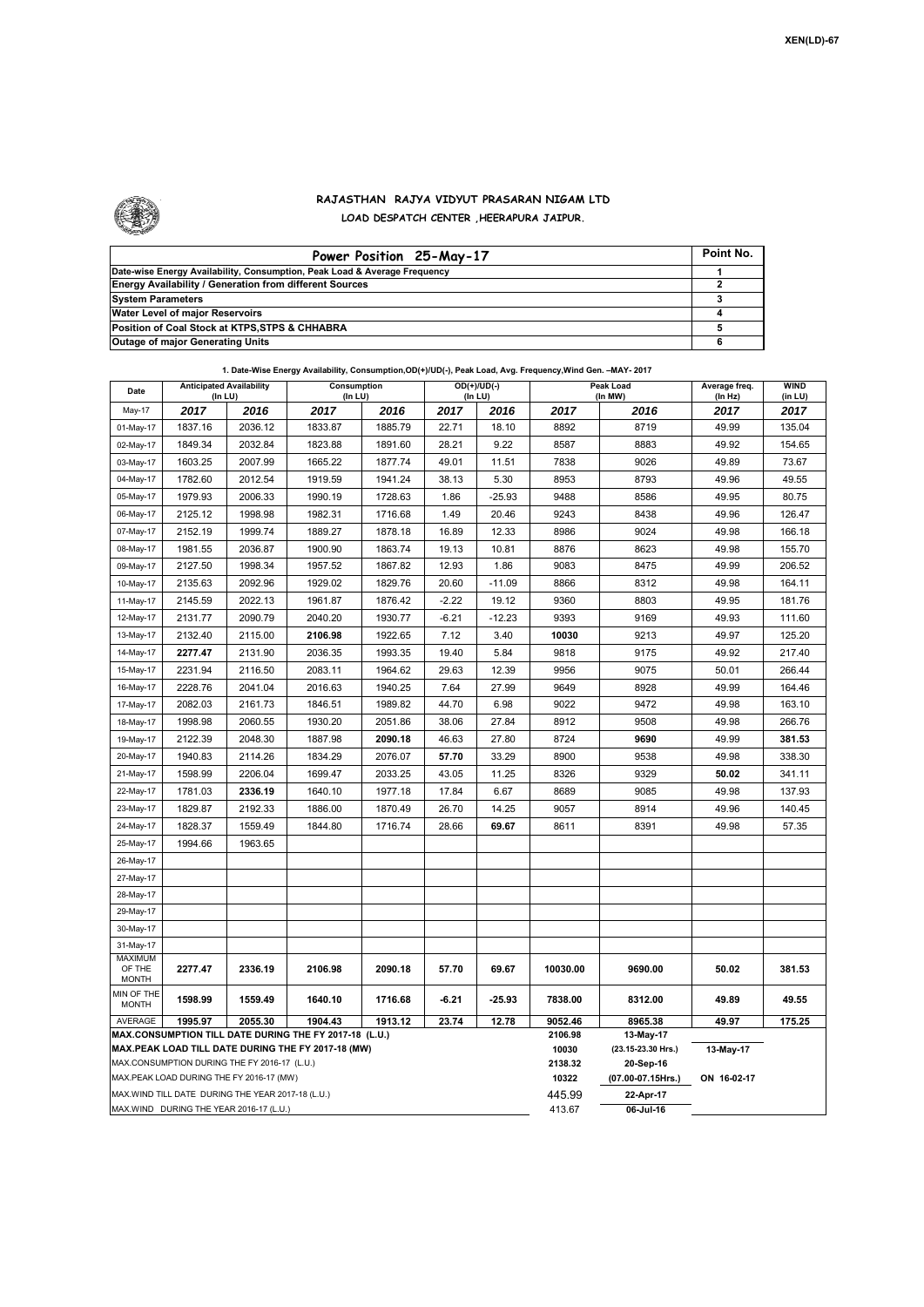|       | (In LU)                                             |                 |                             |                 |
|-------|-----------------------------------------------------|-----------------|-----------------------------|-----------------|
| S.No. | Sources Available to Rajasthan / Installed          | Prior           | Prior                       | Actual          |
|       | Capacity as on 30.09.2016                           |                 | assessment of assessment of | Energy          |
|       | (In MW)                                             | Avail. For next | Avail.                      | <b>Received</b> |
|       |                                                     | Day             |                             |                 |
|       |                                                     |                 | $24$ -May-17                |                 |
| 1     | KTPS (1240/1240)                                    | 271.00          | 217.00                      | 220.75          |
| 2     | STPS (1500/1500)                                    | 165.00          | 55.00                       | 64.30           |
| 3     | DHOLPUR GAS CCPP (330/330)                          | 0.00            | 0.00                        | 0.00            |
| 4     | RAMGARH (273.5/273.5)                               | 43.00           | 31.00                       | 34.09           |
| 5     | RAPP-A(200/200)                                     | 38.00           | 38.00                       | 40.65           |
| 6     | MAHI (140/140)                                      | 0.00            | 0.00                        | 0.53            |
| 7     | CHAMBAL (RPS+JS) (135.5/271)                        | 0.00            | 0.00                        | 0.36            |
| 8     | GIRAL LIGNITE (250/250)                             | 0.00            | 0.00                        | 0.00            |
| 9     | CHHABRA TPS 1000/1000)                              | 161.00          | 156.00                      | 136.70          |
| 10    | ADANI (TPS) + KALISINDH (TPS)                       | 424.00          | 423.60                      | 413.46          |
|       | $(1200+1200/1320+1200)$                             |                 |                             |                 |
| 11    | WIND FARM (3980.40/4119.15)                         | 80.00           | 60.00                       | 57.35           |
| 12    | SOLAR POWER(737.70/1295.70)                         | 0.00            | 0.00                        | 0.00            |
| 13    | CAPTIVE POWER PLANTS                                | 0.00            | 0.00                        | 0.00            |
| 14    | REGIONAL (INTRA STATE) O.A. (VLTPS)                 | 0.00            | 0.00                        | 0.00            |
| 15    | OPEN ACCESS                                         | $-60.26$        | $-75.47$                    | $-75.90$        |
| 16    | BIOMASS - (101.95/119.25)                           | 4.00            | 5.00                        | 4.40            |
| 17    | BARSINGHSAR LTPS(250/250)                           | 32.00           | 26.00                       | 25.94           |
| 18    | RAJWEST (1080/1080)                                 | 172.00          | 172.00                      | 164.88          |
|       | <b>TOTAL (A) : 1-18</b>                             | 1329.74         | 1108.13                     | 1087.51         |
| 19    | <b>BBMB COMPLEX</b>                                 |                 |                             |                 |
|       |                                                     | 24.58           | 25.02                       | 24.29           |
|       | a) BHAKRA(230.79/1516.3)                            |                 |                             |                 |
|       | b) DEHAR (198/990)<br>c) PONG (231.66/396)          | 22.96           | 22.96                       | 22.96           |
|       |                                                     | 9.25            | 9.47                        | 9.47            |
|       | TOTAL: a TO c                                       | 56.79           | 57.44                       | 56.72           |
| 20    | <b>CENTRAL STATIONS</b>                             |                 |                             |                 |
|       | d) SINGRAULI (300/2000)                             | 85.29           | 85.29                       | 85.29           |
|       | (310.24/3000)<br>e) RIHAND                          | 106.51          | 106.51                      | 106.51          |
|       | f) UNCHAHAR-I(20/420)                               | 0.18            | 2.34                        | 4.61            |
|       | g) UNCHAHAR-II& III(61/630)                         | 0.68            | 13.24                       | 17.30           |
|       | h) INDIRA GANDHI STPS(JHAJHAR) 0.00/1500)           | 0.00            | 0.00                        | 0.00            |
|       | i) NCTPS DADRI St-II (43.22/980) + DADRI-TH         | 0.38            | 12.28                       | 10.10           |
|       | j) DADRI GAS (77/830)                               | 0.29            | 7.89                        | 6.88            |
|       | k) ANTA<br>(83.07/419)                              | 0.00            | 0.00                        | 0.00            |
|       | I) AURAIYA<br>(61.03/663)                           | 0.00            | 0.00                        | 0.00            |
|       | m) NAPP<br>(44/440)                                 | 11.00           | 11.14                       | 11.14           |
|       | $n)$ RAPP-B<br>(125/440)                            | 30.06           | 31.09                       | 31.09           |
|       | o) RAPP-C<br>(88/440)                               | 23.01           | 0.23                        | 22.44           |
|       | p) SALAL<br>(20.36/690)                             | 4.53            | 4.69                        | 4.69            |
|       | q) URI<br>(70.37/720)                               | 12.08           | 12.08                       | 12.08           |
|       | r) TANAKPUR (10.86/94)                              | 0.82            | 0.90                        | 0.76            |
|       | s) CHAMERA - (105.84/540)                           | 15.68           | 20.58                       | 16.66           |
|       | t) CHAMERA-II (29.01/300)                           | 8.90            | 8.90                        | 8.90            |
|       | u) CHAMERA-III (25.21/231)                          | 7.23            | 7.23                        | 6.61            |
|       | v) DHAULIGANGA (27/280)                             | 3.54            | 3.42                        | 3.67            |
|       | w) DULHASTI (42.42/390)                             | 12.09           | 12.09                       | 12.09           |
|       | x) SEWA (13/120)                                    | 2.20            | 2.27                        | 2.27            |
|       | y) NJPC (112.00/1500) + RAMPUR(31.808/412.02)       | 40.37           | 37.19                       | 40.37           |
|       | z) TEHRI (75/1000)                                  | 6.41            | 6.41                        | 5.80            |
|       | aa) KOTESHWR (33.44/400) + PARBATI3 (56.73/520)     | 14.05           | 16.39                       | 18.87           |
|       | ab) TALA                                            | 1.13            | 1.31                        | 1.31            |
|       | ac) MUNDRA UMPP (380/4000)                          | 36.24           | 36.24                       | 36.24           |
|       | ad) SASAN (372/3960)                                |                 |                             |                 |
|       | ae) FRKKA+KHLGN+TLCHR (70.18/3940)                  | 71.32           | 72.84                       | 72.84           |
|       |                                                     | 23.00           | 29.71                       | 26.80           |
|       | af) URS POWER(DADRI TH-I)                           | 0.00            | 0.00                        | 0.00            |
|       | TOTAL SCHEDULE(a TO af)                             | 573.76          | 599.68                      | 622.04          |
|       | LOSSES                                              | $-19.76$        | $-17.24$                    | $-27.30$        |
|       | NET SCHEDULED                                       | 554.00          | 582.44                      | 594.75          |
| 21    | BILATERAL (REG.) EXCL. BANKING                      | 23.71           | 22.68                       | 19.22           |
| 22    | <b>BANKING</b>                                      | 0.00            | 0.00                        | 0.00            |
| 23    | BILATERAL(INTER-REG.). EXCLUDING (ISOA &            | 28.67           | 31.08                       | 42.11           |
| 24    | BANKING)<br>INTER STATE OPEN ACCESS (BILATERAL+IEX) | 60.26           | 75.47                       | 75.90           |
|       |                                                     |                 |                             |                 |
| 25    | INDIAN ENERGY EXCHANGE                              | $-1.72$         | $-3.35$                     | $-3.35$         |
|       | <b>TOTAL(B): (19 TO 25)</b>                         | 664.92          | 720.24                      | 728.63          |
|       | TOTAL GENERATION (A +B) : 1 TO 25                   |                 |                             | 1816.14         |
|       | OVER DRAWAL (+)/UNDER DRAWAL (-)                    |                 |                             | 28.66           |
|       | <b>GRAND TOTAL</b>                                  | 1994.66         | 1828.37                     | 1844.80         |
|       | <b>LAST YEAR</b>                                    | 1963.65         | 1559.49                     | 1716.74         |

## **2.Anticipated Availability/Generation From Different Sources**